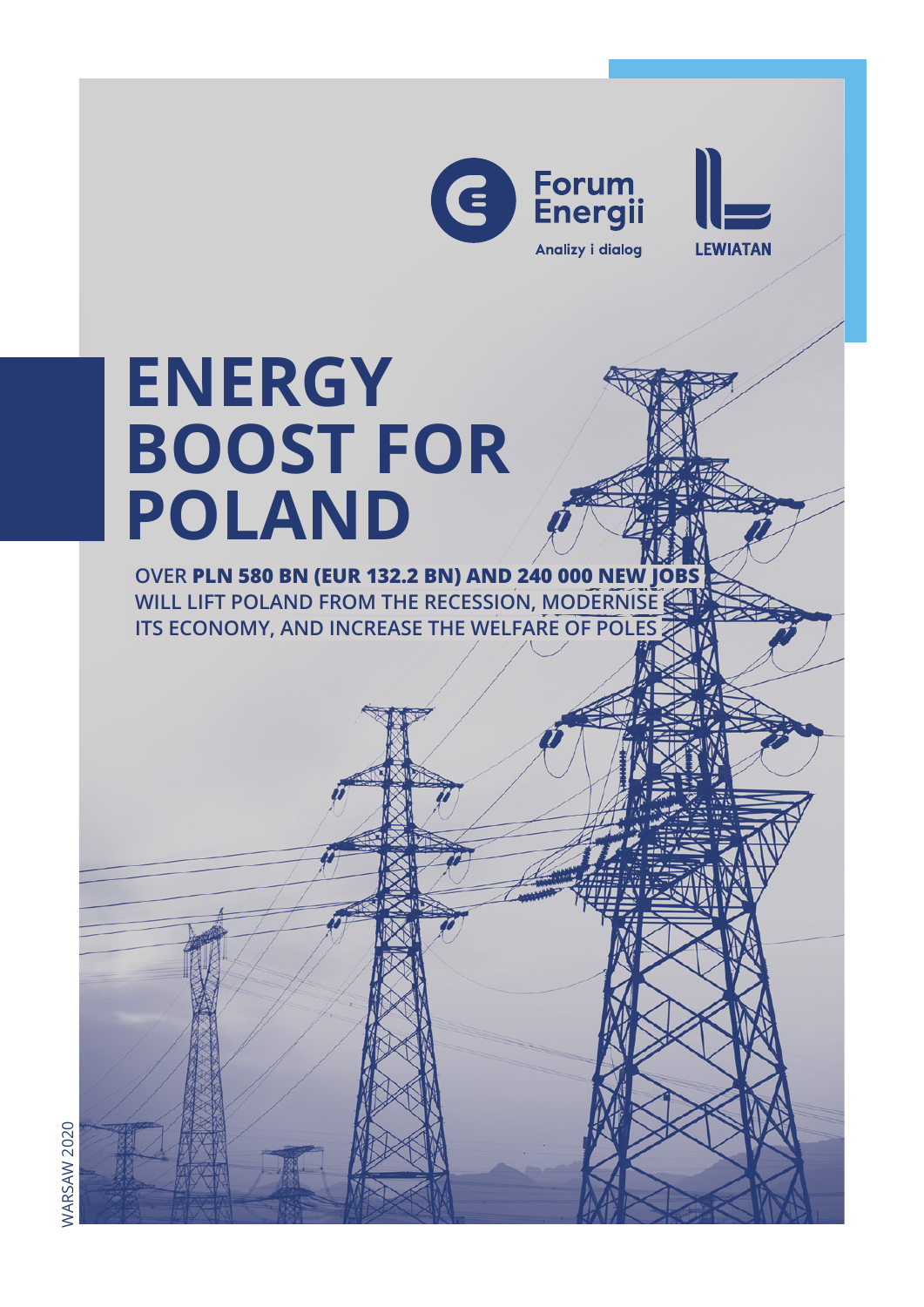## **HIGHLIGHTS: <sup>2</sup>**

In 2020, the Polish economy is expected to decline by 3.4% (MoF forecast). The strategy for exiting the recession caused by the COVID-19 pandemic includes public investment, ensuring liquidity provision for businesses, and maintaining incomes of the population. However, the economic crisis solves neither the problem of air pollution, nor climate change.

Low-emission transition will address economic, social, and environmental issues.

### **Forum Energii and Polish Confederation Lewiatan call for an urgent deployment of public funds in the following six areas:**



**energy renovation of buildings**



**3**

**distributed power generation**



**smart grids**



**low-emission transport**



**grid modernisation and expansion**

These measures will mobilise **over PLN 580 billion (approx. EUR 132.2 billion)** in the period of 2020-2030 and contribute to creating **at least 240 000 jobs**.

#### **NOMINAL VALUE OF ENERGY BOOST FOR POLAND COMPARED WITH SELECTED EXISTING AND PLANNED PUBLIC INVESTMENTS**

|           | <b>ENERGY BOOST FOR POLAND 2020-2030</b>              | <b>PLN 581.5 bn</b> | approx. EUR 132.2 bn |
|-----------|-------------------------------------------------------|---------------------|----------------------|
|           | <b>Investments in Poland 2019</b>                     | <b>PLN 421 bn</b>   | approx. EUR 95.7 bn  |
|           | Cohesion Policy (expenditures) 2014-2020              | PLN 367.7 bn        | approx. EUR 83.6 bn  |
| $\bullet$ | <b>National Road Construction Programme 2014-2023</b> | PLN 107.1 bn        | approx. EUR 24.3 bn  |
| $\bullet$ | Solidarity Transport Hub (CPK) + railway hub          | approx. PLN 75 bn   | approx. EUR 17.0 bn  |
|           | Investment pillar of the 2020 anti-crisis shield      | approx. PLN 30 bn   | approx. EUR 6.8 bn   |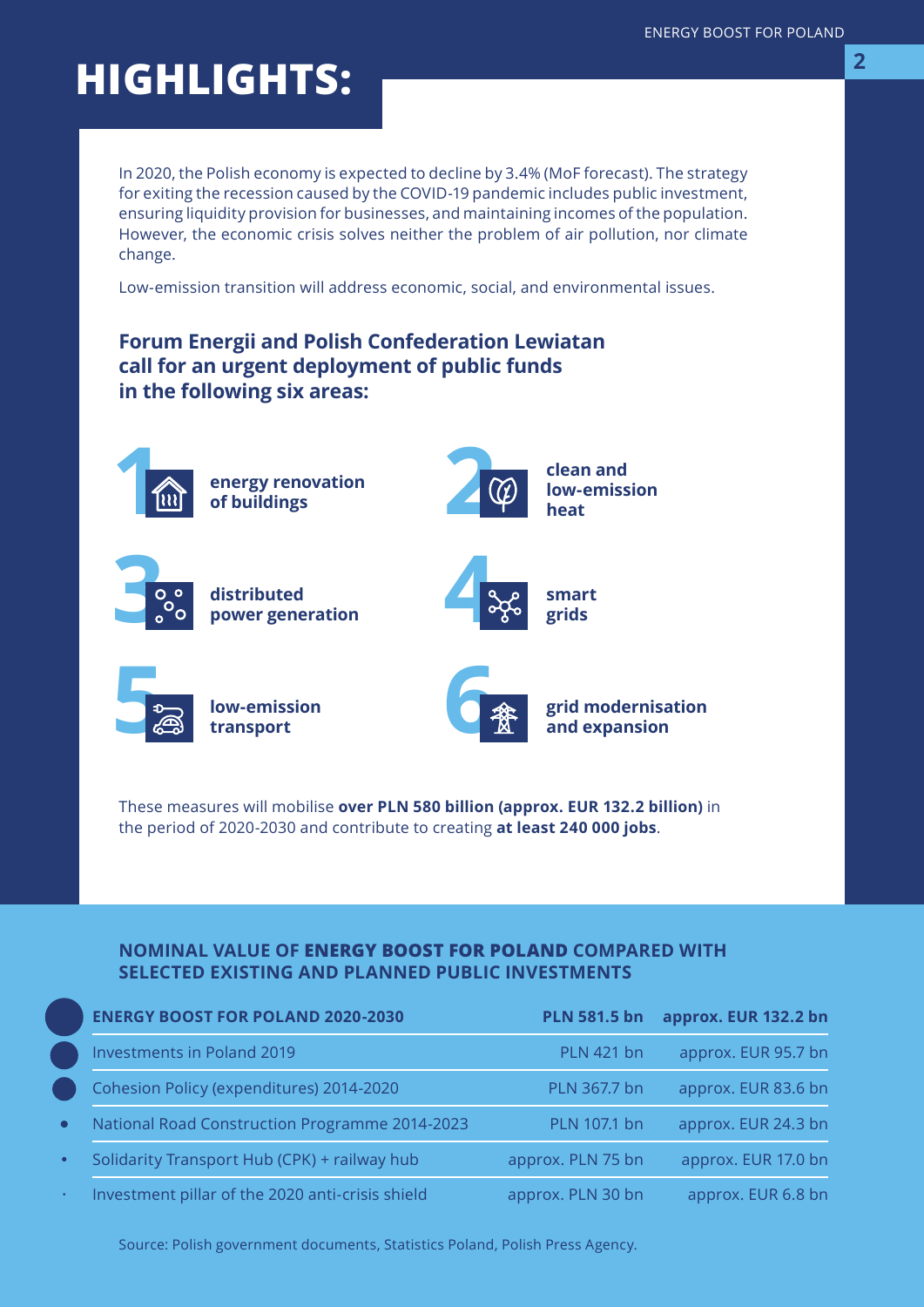## **HIGHLIGHTS:**

These areas will, to a large extent, be financed with national funds (public and private) and European funds available to Poland. In particular, we envisage a key role for revenues from the EU Emissions Trading Scheme, which should constitute an important instrument for financing green economic transition.

The key role of the government will be to immediately define economic objectives and develop appropriate regulations.

### **Six additional areas require initiating long-term actions today in order to mobilise funds in the future:**



**offshore wind energy**



**manufacturing capacity of RES appliances and energy-saving technologies and appliances**



**low-carbon technologies of the future**



**energy efficiency in industry and services**



**RES support scheme**



**upskilling and reskilling**

These will allow Poland to take a developmental leap, thanks to, among other things, filling new market niches and moving upwards in supply chains. The role of public administration is to eliminate legal barriers and support the creation of markets.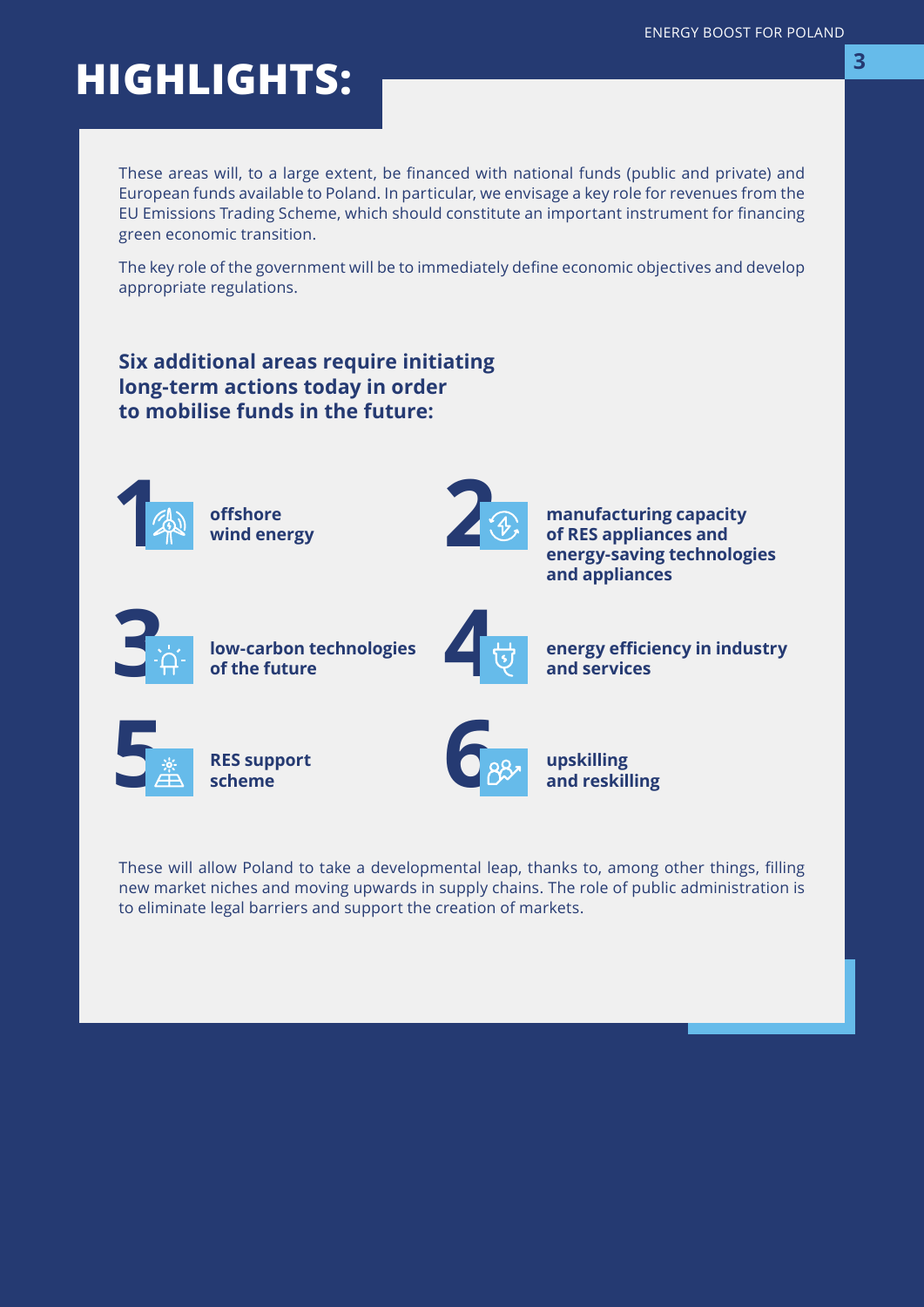### *THE POST-COVID-19 CHALLENGES FOR POLAND*

The COVID-19 pandemic caused a lockdown on global activity to a degree no one could have imagined six months ago.

It is estimated that in 2020 the Polish economy will decline by 3.4%. The return to the long-term growth path of 4% per year is possible within the 2-3 year horizon but it requires a thoughtful, realistic, and ambitious strategy.



**Real GDP growth rate (%). Source: Statistics Poland, Ministry of Finance forecast**

In the short term, maintaining jobs and income for the population is a priority. In the longer run, we need to adapt to a world with different structure of demand for goods and services, shorter supply chains, lower mobility of the population, and greater risk aversion - and at the same time a world that is trying to respond to climate change, water shortages, pollution, and limited natural resources, all of which are barriers to growth.

The relevance and effectiveness of the support will depend not only on how long will it take for Poland to emerge from the crisis but also on whether the economy set on a path to development and prosperity. For medium-sized countries and those still converging (such as Poland), this is undoubtedly an opportunity to improve their international competitiveness, one that will definitely be otherwise lost.

Well-designed support will reduce the severity of the recession, accelerate the rebound, and allow for a return to permanently higher growth. Such a development impulse includes investment in infrastructure (transport and digital, but also energy). It is worth remembering, however, that the strength of the impulse is determined not only by the scale of non-refundable support, but above all by the ability to mobilise capital as well as by certainty, predictability, and stability of regulations.

Investments must also be socially acceptable and desirable from the perspective of the country's long-term development. Abrupt changes must not lead to social exclusion or increase income inequality. The essence of the planned actions must be fair and justified division of costs and equal access to resources.

All these aspects are taken into account in our proposed **ENERGY BOOST FOR POLAND** package.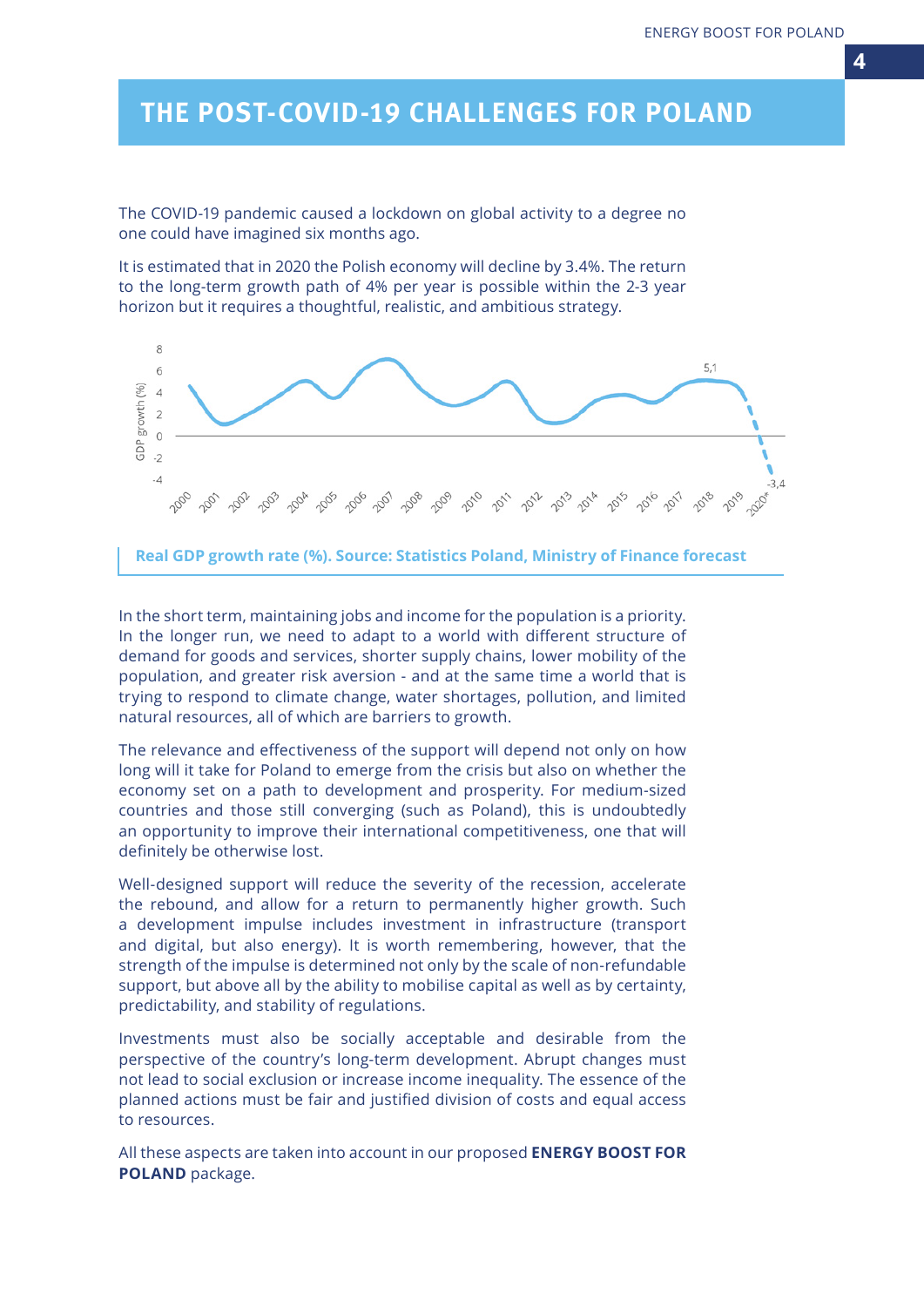# **REASONS FOR INVESTMENTS<br>IN ENERGY TRANSITION**

Investment in the energy sector satisfies all of the above-mentioned objectives: facilitates emergence from the recession, builds the foundations for long-term modernisation of the Polish economy (in an innovative manner) and helps to improve the welfare of Poles. Below, we present nine reasons for their implementation:

### **REASON 1**

**CHEAP ENERGY IS NECESSARY TO REBUILD THE ECONOMY AFTER THE CRISIS**

Energy is an important component of costs in many industries. By providing access to cost-competitive sources of energy, we increase the profitability of Polish companies and society. However, this requires a well-thought energy mix, with a growing share of renewable sources. Such an approach to energy prices is also important from the perspective of preventing energy poverty among the population and stimulating consumer spending.

Poland is among countries with highest dependence on a single energy resource. Sticking to the traditional coal-based energy mix will increasingly undermine the competitiveness of the economy and income growth, due to the high cost of obtaining domestic fuel and the presence of one of the oldest coal-fired power plants in the EU, which require modernisation. Investment in the modern power sector promotes domestic, distributed, and diversified sources, increasing national energy security.

**REASON 2**

**MODERN ENERGY SECTOR INCREASES NATIONAL SECURITY**

### **REASON 3**

**ENERGY TRANSITION INITIATES BROADER MODERNISATION IN THE POLISH ECONOMY**

Polish production is dominated by low and mediumlow technology goods. The modernisation of the energy sector is a natural incentive to engage in more profitable activities (especially in R&D) and to change the employment structure towards better remunerated jobs. The temporarily lower demand for labour due to COVID-19 is a good opportunity to facilitate the smooth reskilling of employees.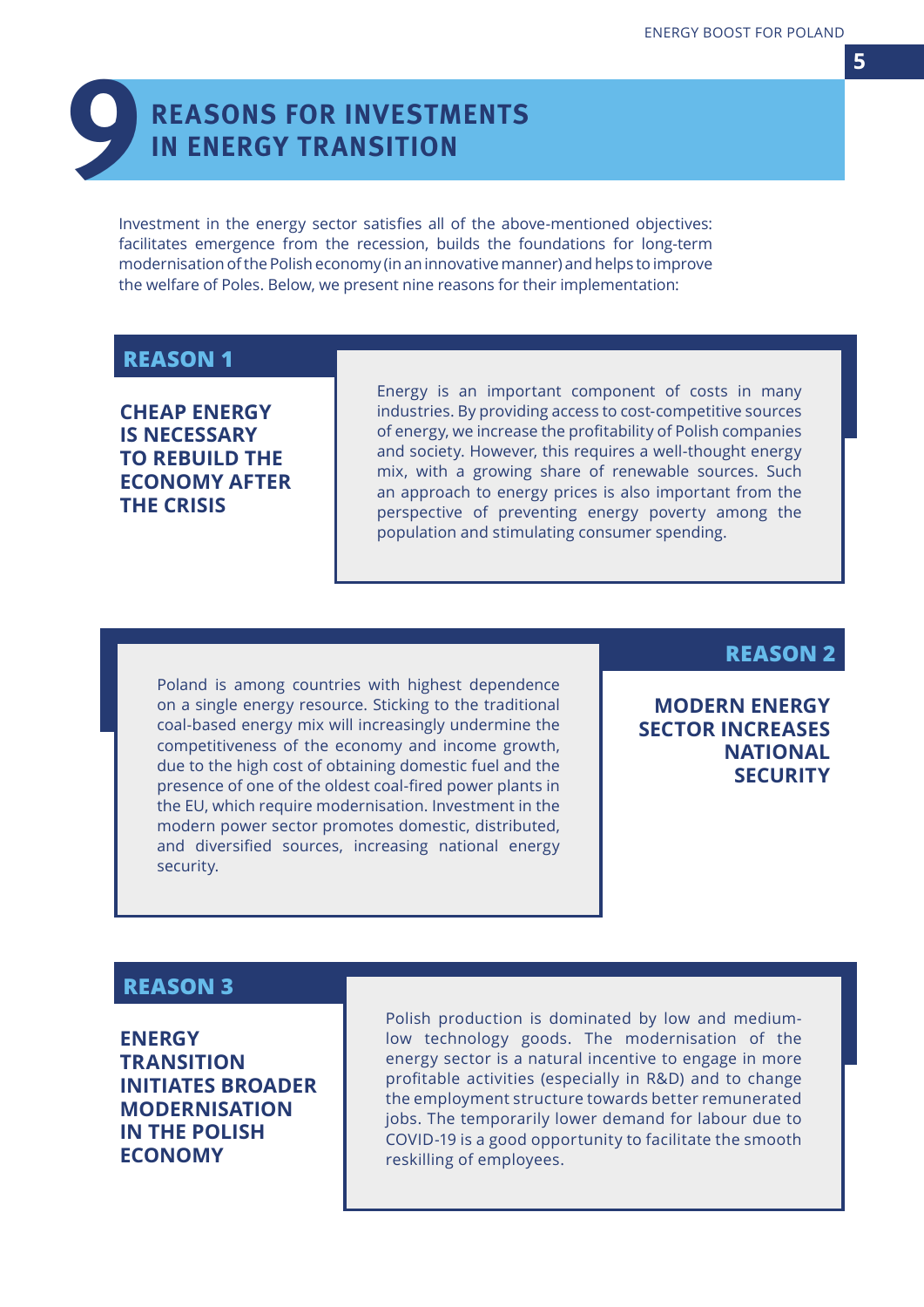

### *REASONS FOR INVESTMENTS IN ENERGY TRANSITION*

### **REASON 4**

**MODERNISATION OF THE ENERGY SECTOR CONTRIBUTES TO REACHING AMBITIOUS NATIONAL INDUSTRIAL POLICY OBJECTIVES AND PROVIDES AN OPPORTUNITY TO IMPROVE THE COMPETITIVENESS OF THE POLISH ECONOMY**

Energy transition, including the reduction of energy consumption, triggers demand for a wide range of goods and services. Domestic producers can also improve their position on foreign markets. A welldesigned industrial policy will promote participation in new value chains and their shift towards more technologically advanced and profitable elements. The pandemic is fostering a shift in this area and missed opportunities will result in dependence on imported appliances.

As a member of the EU and the UN, Poland has committed itself to take action to reduce the environmental and climate impact of major economic sectors. Our proposed package of measures is a roadmap to reaching these objectives.

### **REASON 5**

### **IMPLEMENTATION OF INTERNATIONAL COMMITMENTS**

### **REASON 6**

**EUROPEAN FUNDS PROVIDE SIGNIFICANT FISCAL STIMULUS** The above-mentioned commitments are accompanied by substantial financial resources. In the multiannual financial framework 2021-2027, as much as 25% of the measures will be related to climate change mitigation. This is a window of opportunity for preferential financing of measures that will be taken up anyway. Opening of that window is a fortunate coincidence, as it provides strong fiscal stimulus during a recession.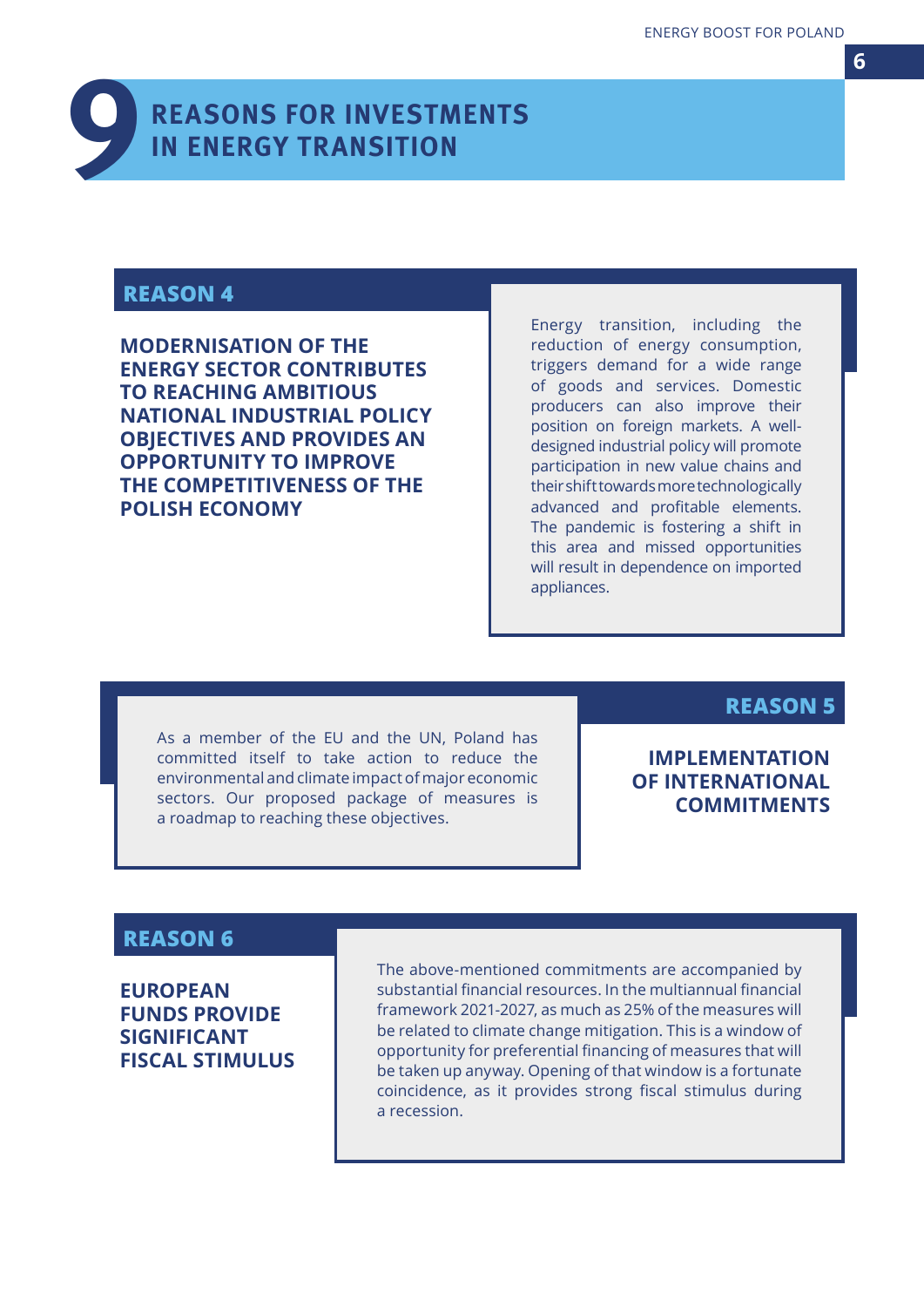

### *REASONS FOR INVESTMENTS IN ENERGY TRANSITION*

### **REASON 7**

### **REGULATORY CERTAINTY FOSTERS INVESTMENT**

The stability and consistency of the objectives mobilise the commitment of the business community. For this reason, appropriate regulations are just as important as financial resources for success. Energy transition is an opportunity to improve the regulatory environment and thus, to increase private investment. Legal chaos, in turn, will disperse private funds, limiting the economic benefits of the transformation.

The package promotes solutions that reduce  $CO<sub>2</sub>$ , PM10 and PM2.5 emissions, which will result in higher quality of life. According to data from the Ministry of Development (formerly the Ministry of Entrepreneurship and Technology, 2018), the health costs of smog exceed PLN 120 billion (approx. EUR 27.3 billion) per year.

### **REASON 8**

**MODERNISING THE ENERGY SECTOR SIGNIFICANTLY REDUCES HEALTH AND ENVIRONMENTAL RISKS**

### **REASON 9**

**BOTH BUSINESS AND SOCIETY WILL BENEFIT FROM THE IMPLEMENTATION OF THE PACKAGE**

At the foundation of the **ENERGY BOOST FOR POLAND** package lies the idea of a just transition that improves the quality of life, increases availability of services, and creates jobs.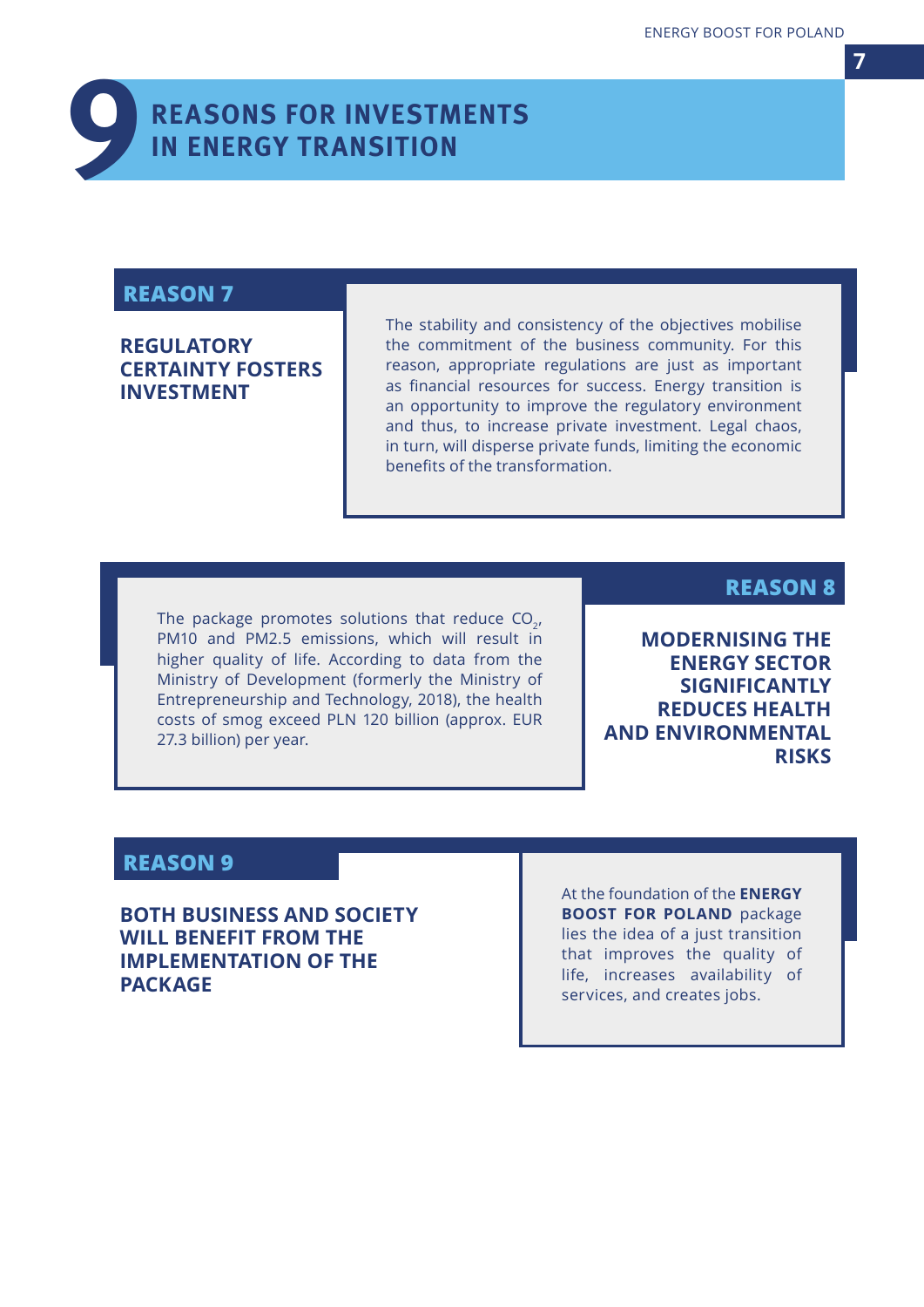### *THE IDEA OF THE PACKAGE*

Forum Energii and Polish Confederation Lewiatan call for the adoption of the **ENERGY BOOST FOR POLAND**.

**ENERGY BOOST FOR POLAND** is a package of measures that mobilise public funds available for Poland and aimed at energy modernisation. The key objectives of the package are:

- implementation of the most urgent, strategic actions in the area of Polish energy transition (**modernisation**);
- rapid mobilisation of a large amount of available public and private funds aimed at returning to a long-term growth path (**fiscal stimulus**).

**We recommend six areas where the level of investment and support should be increased immediately and another six areas requiring long-term actions that should be initiated today to mobilise future financial resources** (in part because of the time-consuming investment process and others).

### **URGENT ACTIONS**



#### **LONG-TERM ACTIONS**









#### **3. low-carbon technologies of the future 6. upskilling and reskilling**



**1. offshore wind energy 1. energy efficiency in industry and services**



**5. RES support scheme**

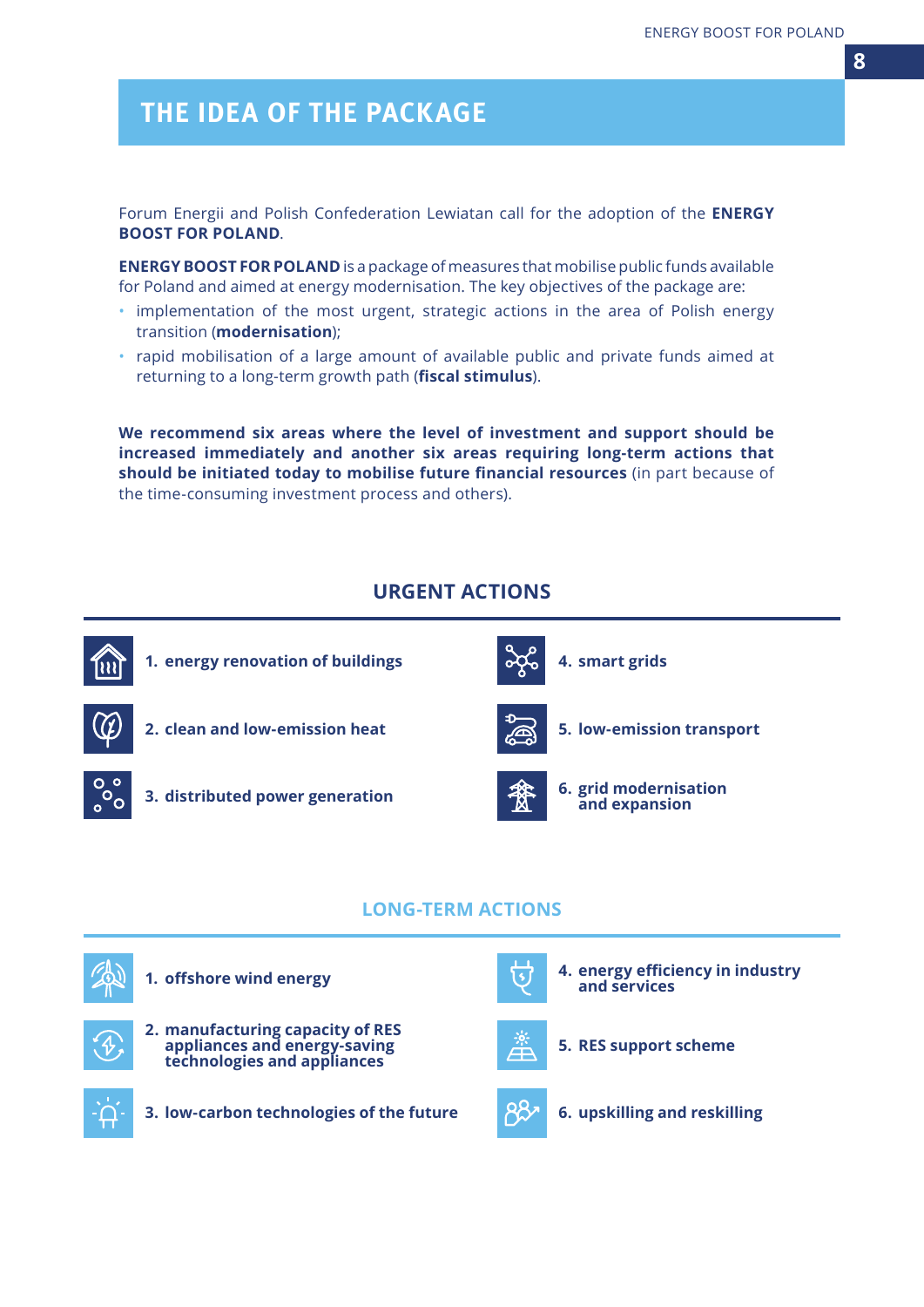#### **BENEFITS**

The implementation of the actions will constitute **an investment impulse with a total value of over PLN 580 billion (approx. EUR 132.2 billion)**, consisting of national and European public funds and private funds. The final impact on the economy will be significantly higher thanks to indirect effects. This allows to mobilise funds on a larger scale than the Polish Cohesion Policy 2014-2020 and incomparably more than planned or implemented by government investment projects, such as the Solidarity Transport Hub (CPK) or the National Road Construction Programme. It is also many times more powerful than just launching the investment pillar of the anti-crisis shield. The scale is indeed impressive.

### **NOMINAL VALUE OF ENERGY BOOST FOR POLAND COMPARED WITH SELECTED EXISTING AND PLANNED PUBLIC INVESTMENTS**

|           | <b>ENERGY BOOST FOR POLAND 2020-2030</b>         | <b>PLN 581.5 bn</b> | approx. EUR 132.2 bn |
|-----------|--------------------------------------------------|---------------------|----------------------|
|           | <b>Investments in Poland 2019</b>                | <b>PLN 421 bn</b>   | approx. EUR 95.7 bn  |
|           | Cohesion Policy (expenditures) 2014-2020         | PLN 367.7 bn        | approx. EUR 83.6 bn  |
|           | National Road Construction Programme 2014-2023   | PLN 107.1 bn        | approx. EUR 24.3 bn  |
|           | Solidarity Transport Hub (CPK) + railway hub     | approx. PLN 75 bn   | approx. EUR 17.0 bn  |
| $\bullet$ | Investment pillar of the 2020 anti-crisis shield | approx. PLN 30 bn   | approx. EUR 6.8 bn   |
|           |                                                  |                     |                      |

Source: Polish government documents, Statistics Poland, Polish Press Agency.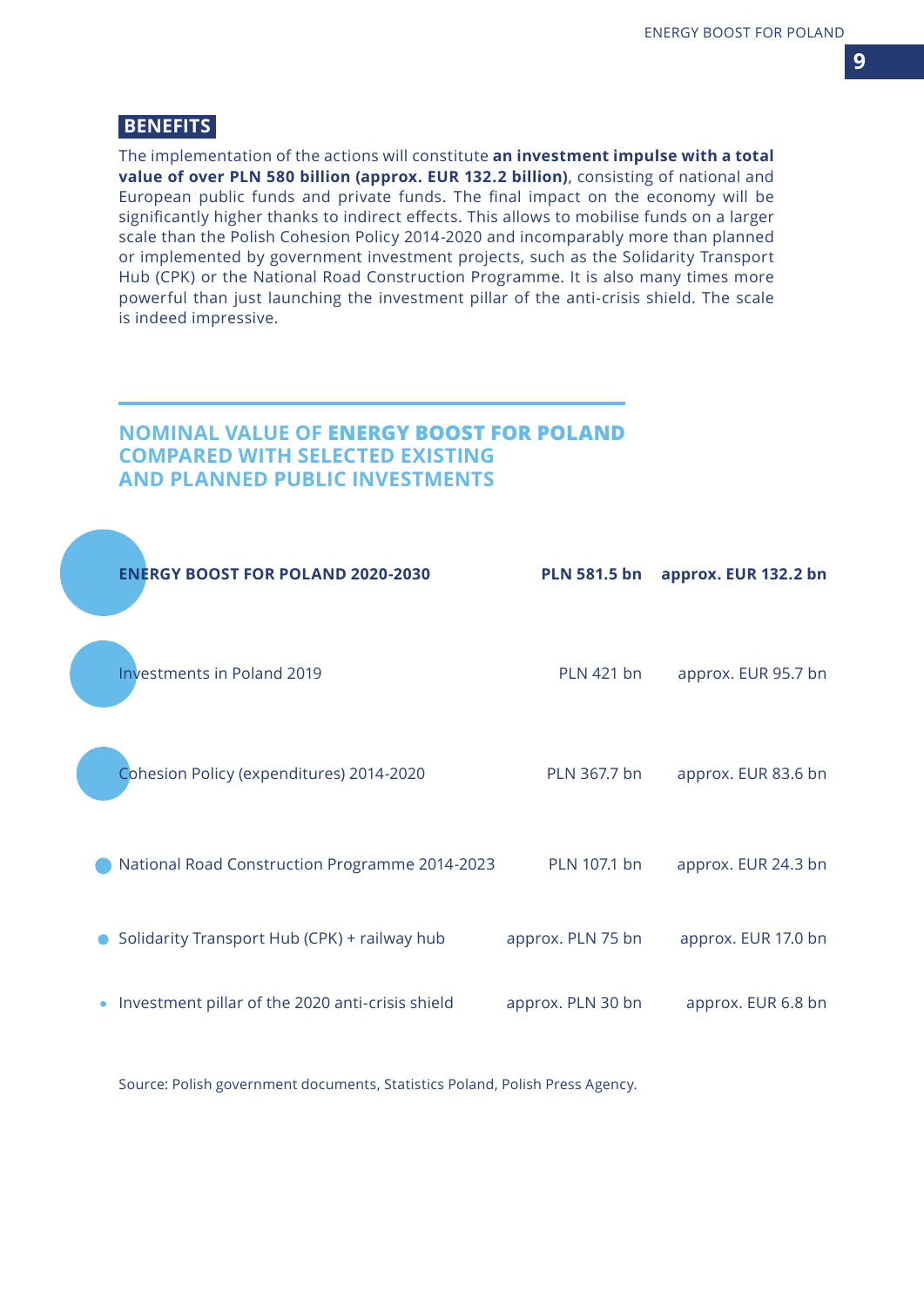It is estimated that the **investments will create 240 000 jobs**, in large part in industries with high development potential, and the final scale may be increased if Poland becomes an exporter of green technologies and solutions.

#### **ESTIMATED NUMBER OF NEW JOBS CREATED BY THE IMPLEMENTATION OF THE ENERGY BOOST FOR POLAND**



Source: Forum Energii and Polish Confederation Lewiatan compilation.

#### **ROLE OF THE PUBLIC SECTOR**

Public sector involvement is a prerequisite for the success of the initiative. Without strategic decisions at the governmental level, investment will be much lower, if none at all. The government's involvement will also signal strategic directions, mobilising the business sector and households to engage private resources.

#### **THE SELECTION OF ACTIONS**

The selection of actions combines:

- the need for urgent intervention;
- compliance with Poland's declarations in international forums and the priorities of the bodies in which it participates;
- embedding the intervention in existing initiatives (programmes) and known mechanisms of financing them (in particular, the distribution of funds) – the intervention is an extension of existing government programmes (e.g., Clean Air, My Electricity);
- significant financial expenditures for the implementation of international commitments;
- balanced special distribution of positive effects, including job creation;
- use of equipment produced by domestic companies (development of local supply chains, reduction of 'leakage' of support abroad);
- implementation of measures important for the quality of life and economy of future generations of Poles.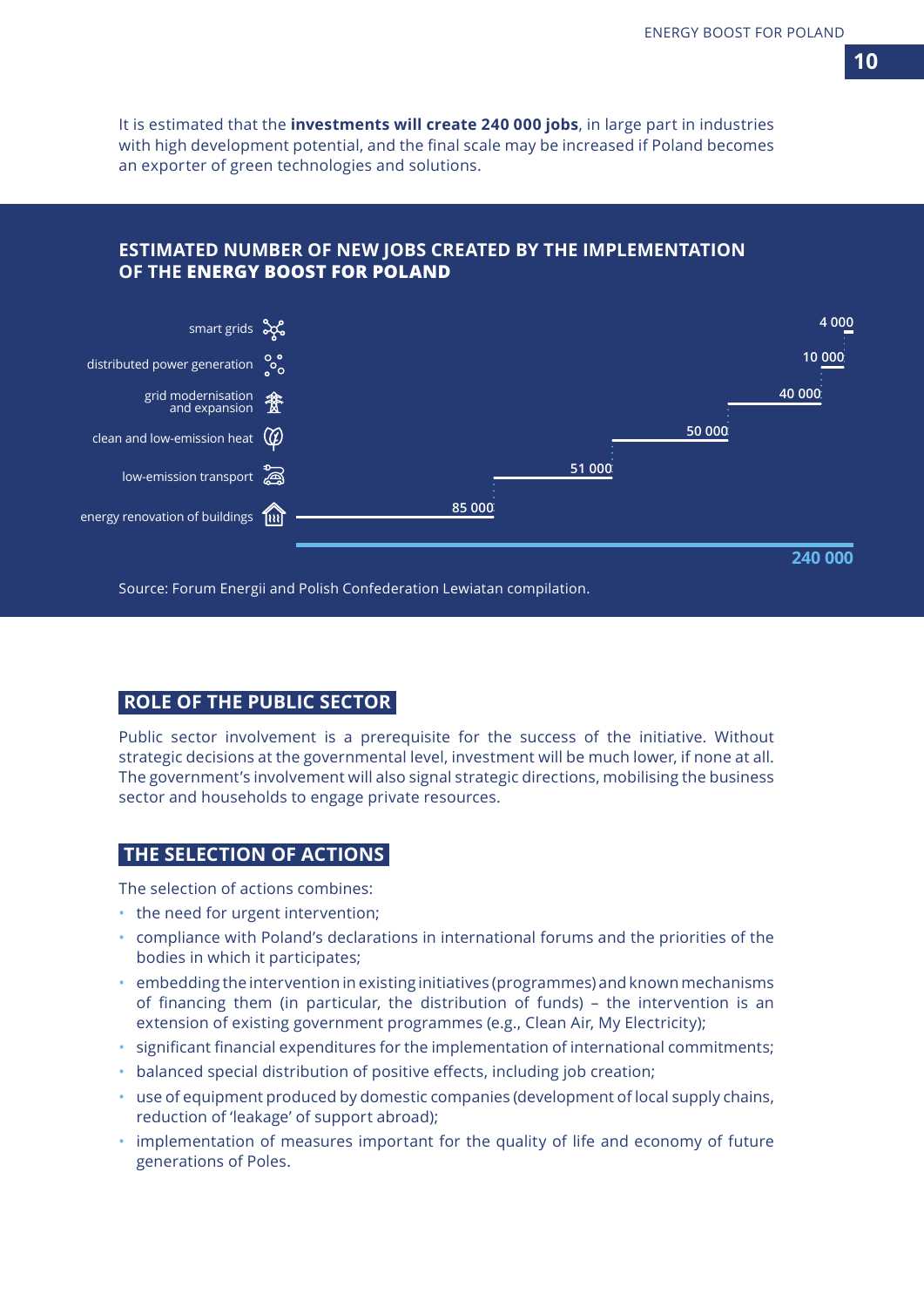Six areas require urgent support. The implementation of the intervention in the 2020-2030 decade involves a direct impulse of more than PLN 580 billion (approx. EUR 132.2 billion) and creates 240 000 jobs.





Accelerated energy renovation of residential buildings (single and multi-family houses), public buildings and industrial objects is the most effective way to reduce energy demand for heating in winter and cooling in summer. Its direct effect is to improve the living (thermal comfort) and financial conditions of households (reduction of costs) and enhance the quality of life (clean air). As an energy efficiency measure, it allows for the adaption of buildings to new requirements. Investment in this area has great potential to mitigate the slowdown expected by the construction sector due to COVID-19. Comprehensive projects of the energy renovation of buildings should be promoted, covering both the insulation of the building itself and the exchange of heating systems and the use of modern heat and electricity sources.

**VALUE OF INVESTMENTS: PLN 252 billion (approx. EUR 57.3 billion) to 2030** dominated by private funds, but public support is necessary; public funding: Clean Air Programme, European funds; tax incentives, revenues from the sale of CO<sub>2</sub> emission allowances, ESCOs



**JOB CREATION:** 85 000





**EXPORT OPPORTUNITIES:** equipment, construction materials (local supply chains)

### **BENEFICIARIES:**

households, public utilities, local authorities, construction industry

| ۰ | ۰<br>- |
|---|--------|
|   | -<br>٠ |
|   | ٠      |

#### **IMPLEMENTATION OF OTHER OBJECTIVES:**

EU RES objectives, reduction of CO<sub>2</sub> emissions, improvement of energy efficiency, reduction of low emissions – reduction of PM10, PM2.5 and others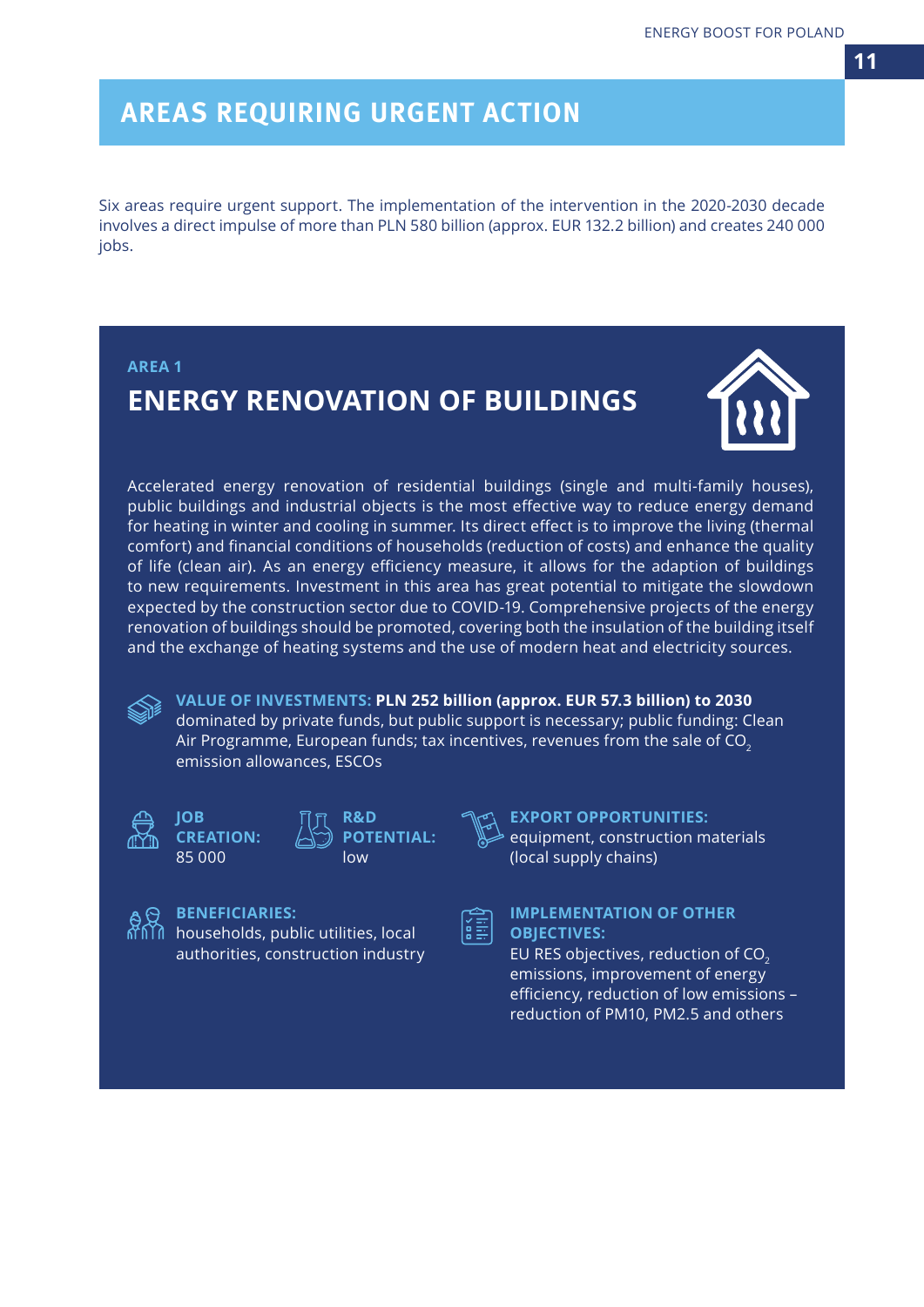### **AREA 2**

### **CLEAN AND LOW-EMISSION HEAT**

The transformation of the heating sector is a necessary condition to make it modern, costcompetitive, and environment-friendly. This issue has been on the sidelines of national energy policy for too long. As a result, 80% of Poland's district heating systems are not classified as highly efficient, and Poland has the worst air quality in the EU for six months of the year. Regulations and financial investments are needed to modernise heating systems and replace inefficient heating sources in individually heated buildings. Investments should focus, among other things, on the use of renewable energy and waste heat in the manufacturing segment, energy storage facilities, as well as the development and modernisation of network infrastructure using intelligent solutions and the internet of things (IoT). With sufficient effort, in 2030, 40% of heat will come from RES. This level of ambition is an opportunity for technology providers. The current national production capacity is not sufficiently developed and the increased level of investment will help to expand the potential of the domestic sector of production and installation of RES equipment, including the R&D sector.

**VALUE OF INVESTMENTS: PLN 95 billion (approx. EUR 21.6 billion) to 2030** dominated by private funds, but public support is necessary; public funding: Clean Air Programme, European funds; public funds on regional level, tax incentives, revenues from the sale of  $CO<sub>2</sub>$  emission allowances



**JOB CREATION:** 50 000 in production and installation of new heating sources



**EXPORT OPPORTUNITIES:** yes (local supply chains)



**BENEFICIARIES:** 

households, producers of equipment, installation specialists, service technicians, local authorities

|  | ۰ |  |
|--|---|--|
|  |   |  |
|  |   |  |

**IMPLEMENTATION OF OTHER OBJECTIVES:**  EU RES objectives, reduction of CO<sub>2</sub> emissions, low emission reduction – reduction of PM10, PM2.5 and others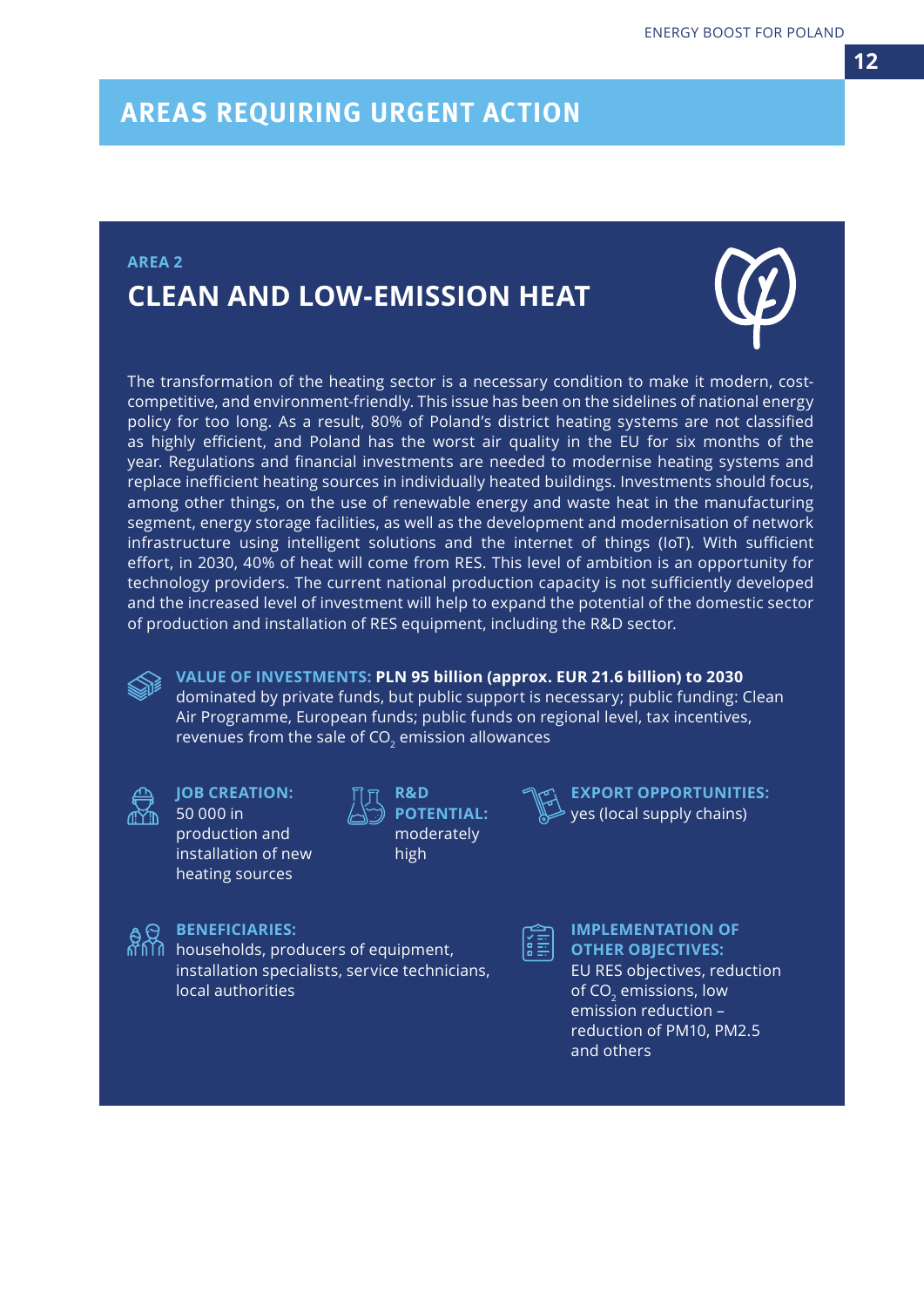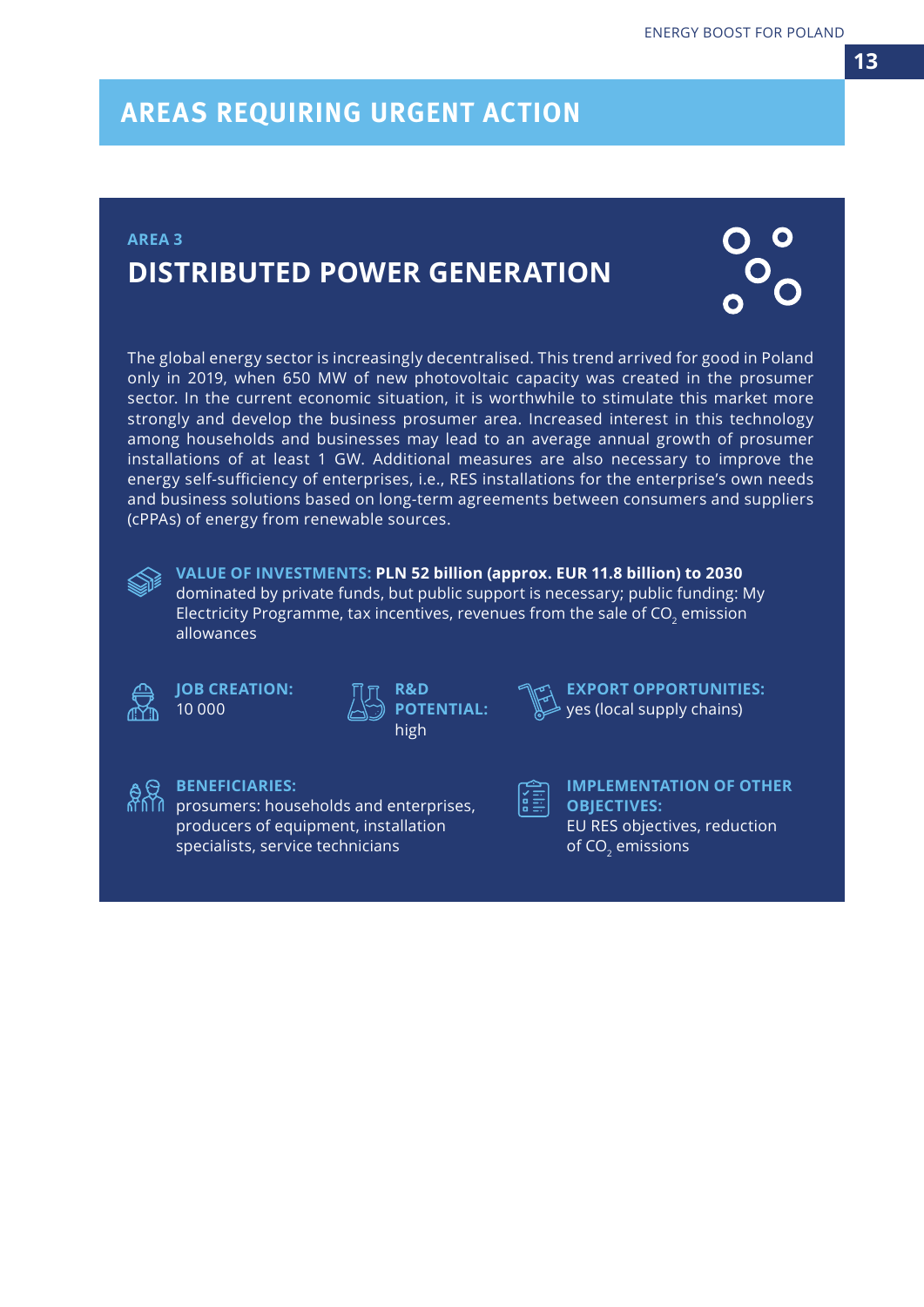### **AREA 4 SMART GRIDS**



Energy transition is increasingly challenging for distribution systems. It is necessary to gradually move towards the creation of smart grids that enable the connection and operation of an increasing number of distributed RES sources, the development of a market for prosumers and citizens' energy communities, the reduction of network operation costs, and the provision of energy for new system users, such as electromobility. The first significant step is to provide smart metering systems for electricity consumers. Unlike traditional consumer metering devices, smart meters enable real-time two-way communication between the electricity consumers and suppliers, providing space for the use of dynamic tariffs, among other things. Dissemination of these devices is an opportunity for domestic IT companies to develop.

Despite numerous benefits, the prospect of a widespread use of smart meters is regularly postponed. The government's current strategy is to reach 80% of installed smart meters by the end of 2028. Today, this share is only 8.4% (about 1.4 million customers), more than four times less than the European average (34.2%). Postponing these plans will undermine further development of a competitive energy market and limit the modernisation of the national power sector.

**VALUE OF INVESTMENTS: minimum PLN 9 billion (approx. EUR 2.0 billion) to 2030** public funding - European funds; revenues from the sale of CO<sub>2</sub> emission allowances

**JOB CREATION:** 4 000

**BENEFICIARIES:** 

energy communities

IT companies, distribution system operators, installers and service technicians, consumers (including in particular SMEs and households), trading companies, aggregators, civil society



**EXPORT OPPORTUNITIES:** yes

**IMPLEMENTATION OF OTHER OBJECTIVES:**  compliance with the provisions of the Market Directive, EU RES objectives, ensuring the development of new services such as electromobility, reduction of CO<sub>2</sub> emissions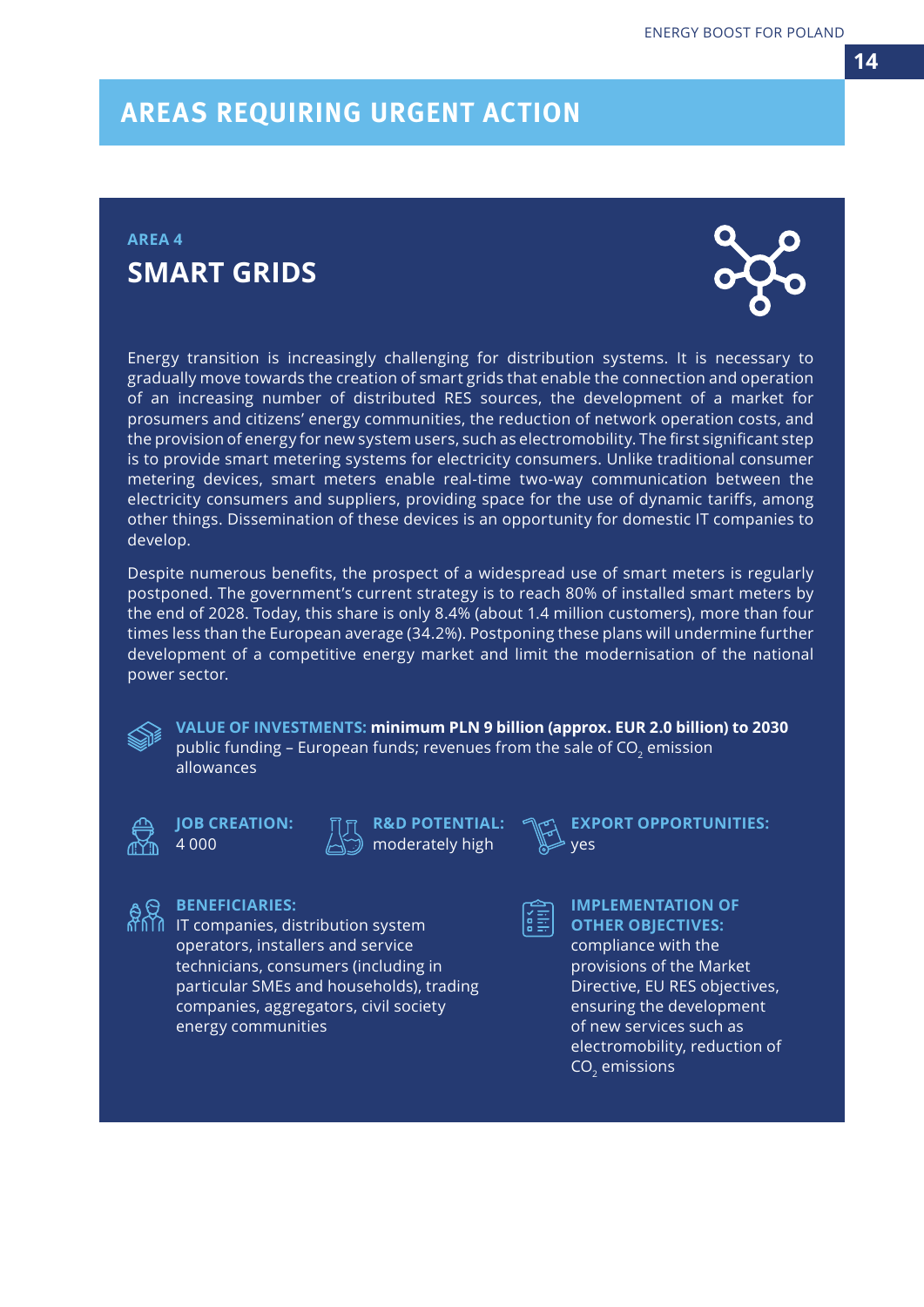### **AREA 5 LOW-EMISSION TRANSPORT**



The development of low- and zero-emission public and private transport clearly contributes to improving air quality. It can also foster the development of the economy through R&D support and investment in manufacturing low- and zero-emission vehicles, their parts and components. Desirable measures include promoting purchases or leasing new low- and zero-emission vehicles (electric and hybrid) using financial and behavioural incentives and the upgrading public transport fleets to low carbon standard (electric, hybrid, gas or hydrogen). A prerequisite for further development of low and zero-emission mobility in Poland is technological neutrality and widely available infrastructure for vehicle charging, including a network of fast chargers.



#### **VALUE OF INVESTMENTS: PLN 81.5 billion (approx. EUR 18.5 billion) to 2030** (electromobility only)

discounts, other / private funds; public funds: Low Emissions Transport Fund, European funds, public funds at the regional level



#### **JOB CREATION:** minimum 51 000 (electromobility

**BENEFICIARIES:** 

consumers, car manufacturers, charger manufacturers, service providers

only)

| ∏∏ R&D<br>⊴) POTENTIAL: |
|-------------------------|
| high                    |

**EXPORT OPPORTUNITIES:** yes

旨

**IMPLEMENTATION OF OTHER OBJECTIVES:**  reduction of CO<sub>2</sub> emissions

from vehicles, reduction of emissions – reduction of PM10, PM2.5 and  $NO<sub>v</sub>$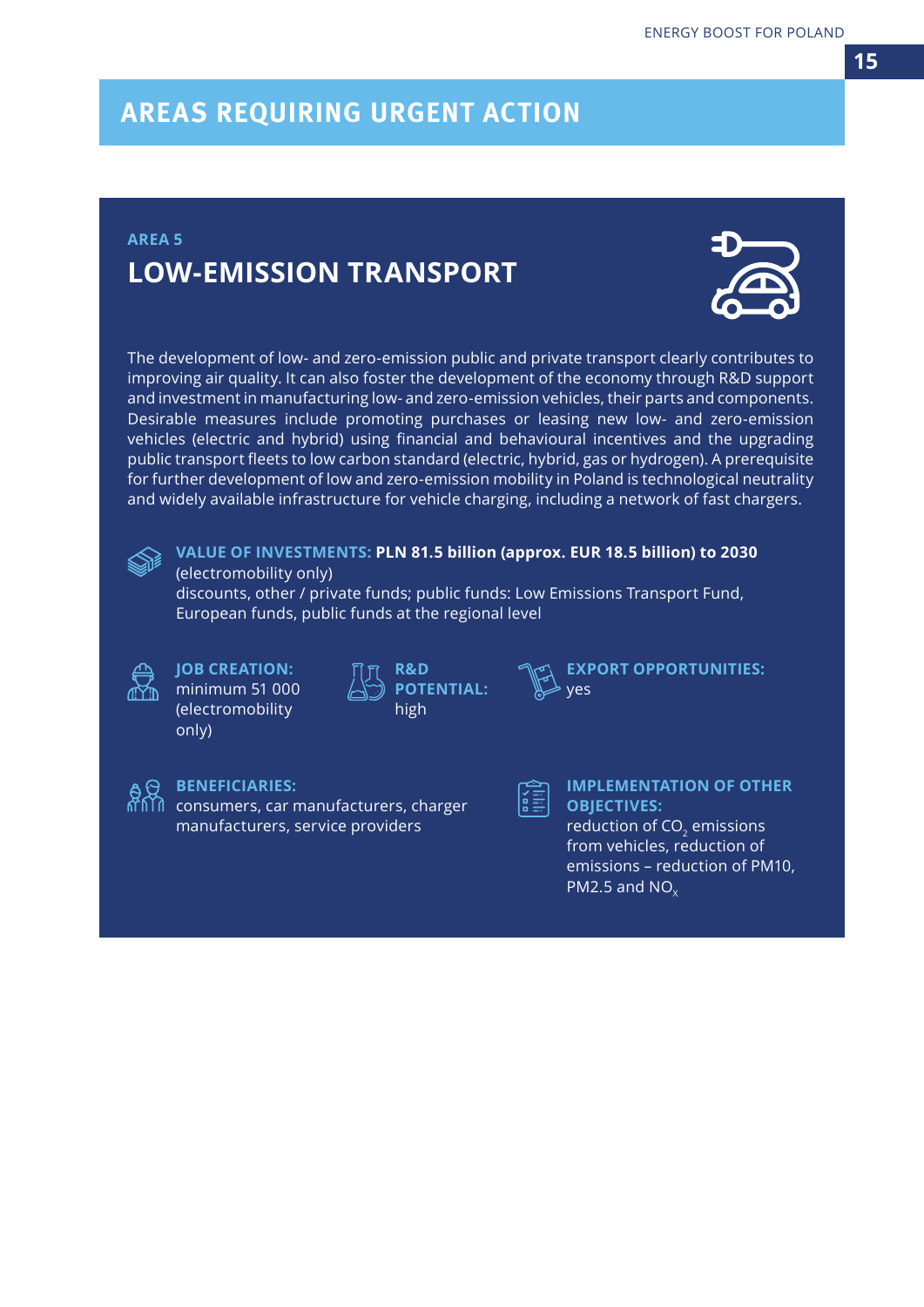#### **AREA 6**

### **GRID MODERNISATION AND EXPANSION**



The programme of expansion and modernisation of the power grid (both distribution and transmission) determines the further development of renewable energy. It includes investment in distribution networks (including moving from one-way to two-way networks, their gradual wiring), due to their significant role in the development of distributed energy, electromobility, energy storage, and ensuring flexibility in the national power system. The safety and quality aspects of grid operation are also crucial – without a functioning grid, creation and development of local energy markets are not possible. The potential costs of undelivered electricity due to the condition of Poland's grids (approx. 1.4 billion PLN = EUR 0.3 billion per year) are also important in this context. Therefore, it is necessary to at least maintain the hitherto planned level of investment in the grid, to ensure that RES installations are connected to it.

The grid development programme should be accompanied by changing the way the energy market works, in particular, the introduction of a locational market, which will increase the efficiency of energy management at the local level and rationalise the expenditure on grid development (cf. Forum Energii 2019).

**VALUE OF INVESTMENTS: PLN 92 billion (approx. EUR 20.9 billion) to 2030** Public funds: European funds, revenues from the sale of CO<sub>2</sub> emission allowances



**JOB CREATION:** 40 000





**EXPORT OPPORTUNITIES:**



#### **BENEFICIARIES:**

construction sector, RES industry, prosumers, distribution system operators, energy consumers



**IMPLEMENTATION OF OTHER OBJECTIVES:**  EU RES objectives and CO<sub>2</sub> reduction targets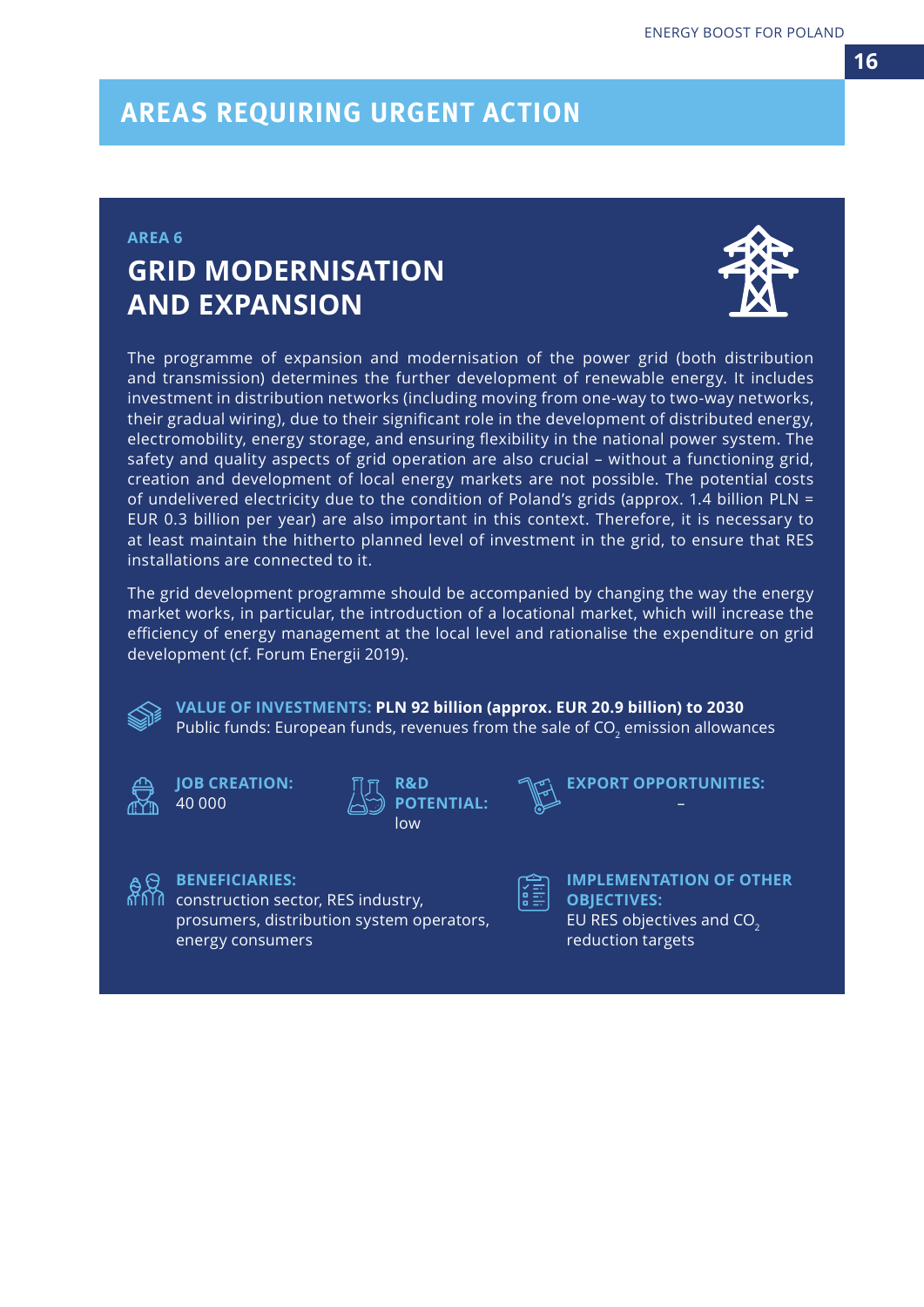Six additional areas require long-term actions, which should be initiated today in order to mobilise future funding. They have the potential to make significant contributions to the development of the Polish economy over the next 5-10 years. However, it is necessary to eliminate legal barriers now and support the creation of markets.

Given the structure of the Polish economy, energy transition is a unique opportunity for a growth leap resulting from filling new niches in this dynamically growing business, moving to more profitable elements of supply chains and earning rents from innovation. It should be remembered that the COVID-19 pandemic is intensifying restructuring globally and within national economies. This means that more countries may have the appetite for new niches in the energy sector. However, when building the national position, it is important to ensure a fair transition, i.e., create equal opportunities to benefit from the changes.

### **AREA 1 OFFSHORE WIND ENERGY**



Offshore wind energy should become a new business niche, making extensive use of existing Polish industries (e.g., shipping). At the same time, as a source of cheap and clean domestic energy, it will improve energy security. For this to happen, it is necessary to stimulate the development of this technology, in particular, to reduce the cost of investment and boost spending on transmission networks. A necessary step is the rapid adoption of the Act on the Promotion of Electricity Generation in Offshore Wind Farms and the expansion of domestic ports. Container terminals, which will store elements of turbines, as well as smaller ports used for installation and maintenance of the farms will be needed.



**EMPLOYMENT OPPORTUNITIES:**  high

**R&D POTENTIAL:** high



#### **BENEFICIARIES:**

 $\widehat{\mathbf{M}}$  private investors, construction sector, RES industry, shipbuilding



## **IMPLEMENTATION OF OTHER**

**EXPORT OPPORTUNITIES:** yes (local supply chains)

**OBJECTIVES:**  EU RES objectives and CO<sub>2</sub> reduction targets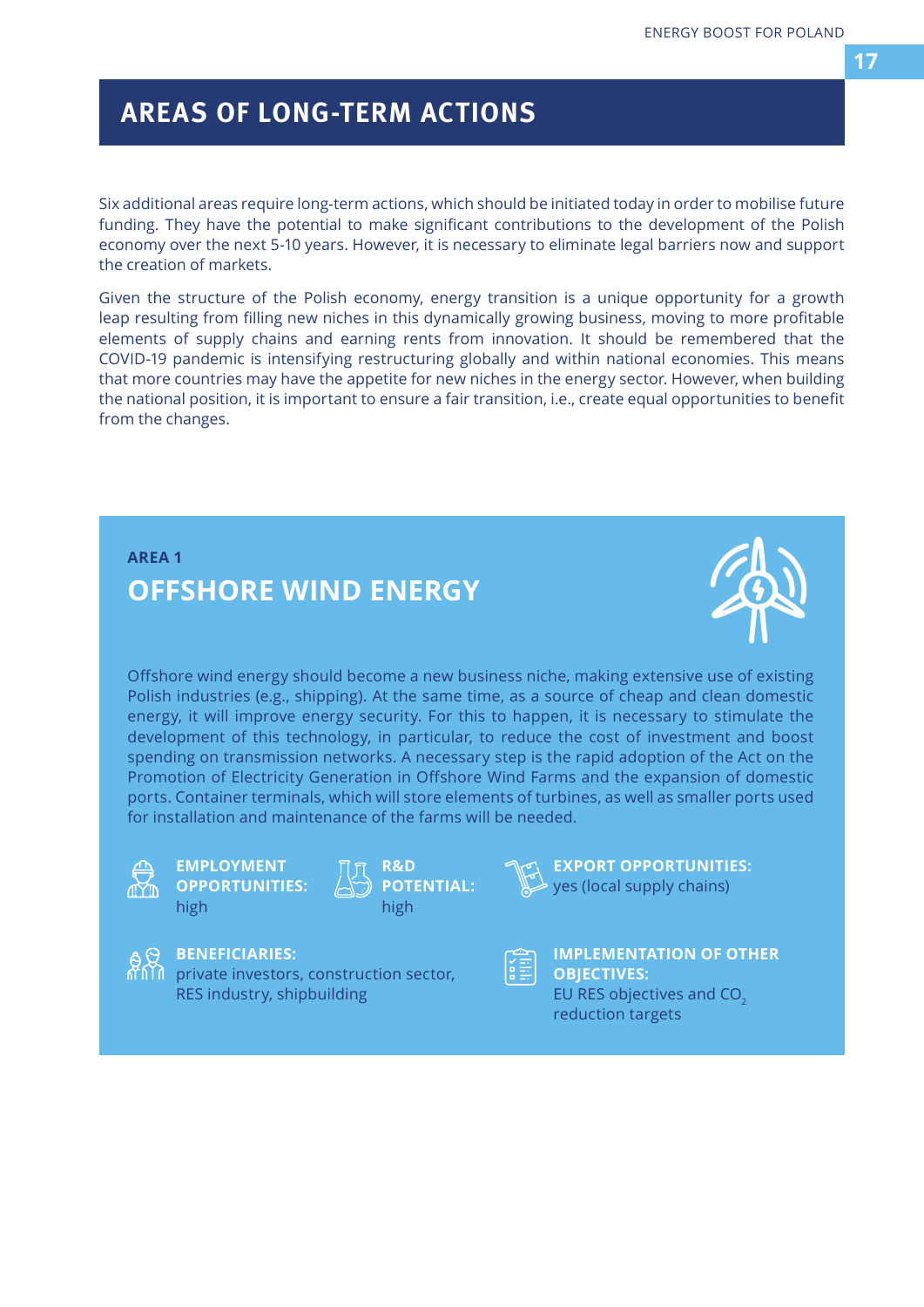#### **AREA 2**

### **MANUFACTURING CAPACITY OF RES APPLIANCES AND ENERGY-SAVING TECHNOLOGIES AND APPLIANCES**



Polish producers already play important roles in the supply chains for zero-emission heat and power generation equipment sold globally. Because of COVID-19, Polish entities can gain even more from diversification trends. Predictable industrial policy and a clear strategy for the energy sector will provide security for domestic consumers, create demand for the industry, and increase the role of its new branches in domestic production.



**EMPLOYMENT OPPORTUNITIES:**  high

**R&D POTENTIAL:** high



#### **BENEFICIARIES:**

private entrepreneurs, construction sector, RES sector



**IMPLEMENTATION OF OTHER OBJECTIVES:**  EU RES objectives and  $CO<sub>2</sub>$ reduction targets

**EXPORT OPPORTUNITIES:** yes (local supply chains)

#### **AREA 3**

### **LOW-CARBON TECHNOLOGIES OF THE FUTURE**



A number of RES technologies in the power and heating sector are already economically competitive (cf. onshore wind and solar power). To maximise their benefits, it is necessary to develop related technologies. Green hydrogen electrolysers, energy-storage facilities, and electric cars are already technically available but require economies of scale through mass production, which will significantly reduce costs. The production capacity in Europe is increasing and it is worth fighting for the Polish industry to be an important player in this market. A factor fostering the improvement of Poland's position is the strengthening of internal demand, which should be created through predictable rules and a support system, for example, home electricity storage facilities.



**EMPLOYMENT OPPORTUNITIES:**  high

**BENEFICIARIES:** 

sector, RES sector

private entrepreneurs, construction





**EXPORT OPPORTUNITIES:**  $\overline{\phantom{a}}$  high



**IMPLEMENTATION OF OTHER OBJECTIVES:**  EU RES objectives and CO<sub>2</sub>

reduction targets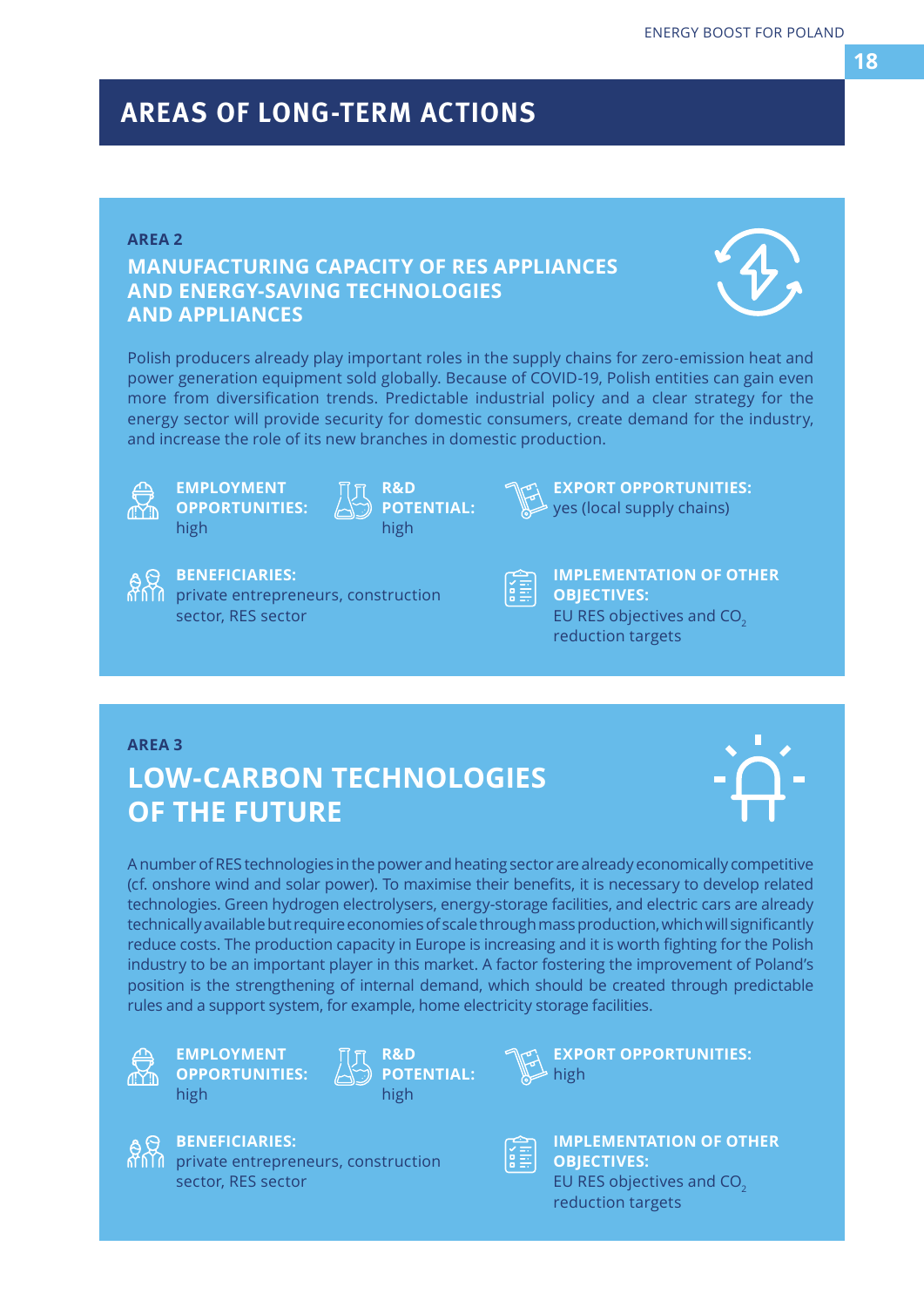#### **AREA 4**

### **ENERGY EFFICIENCY IN INDUSTRY AND SERVICES**



The improvement of energy efficiency is a key tool to reduce greenhouse gas emissions, improve air quality and the health of citizens, increase energy security, reduce electricity and heating costs for consumers, and increase the competitiveness of Polish industry and services. From the perspective of the implementation of long-term climate, environmental, economic, and social objectives, this is a rational and cost-effective approach. Additionally, continuous improvement of energy efficiency will support the energy transition through the optimisation of its demand side.

Actions in this area should largely focus on energy-intensive sectors of the economy. Despite the upward trend, there is still potential for improvement. The barriers include limited financial resources, low environmental awareness, and insufficient knowledge of energy-saving methods. The white certificate system, which was supposed to promote such investments, still does not provide the right incentives in this area. It is therefore necessary to provide an effective mechanism to encourage increased investment in energy efficiency in industry and services.



#### **EMPLOYMENT OPPORTUNITIES:**  high





**EXPORT OPPORTUNITIES:** yes (local supply chains)



#### **BENEFICIARIES:**

private entrepreneurs, RES sector, service sector



#### **IMPLEMENTATION OF OTHER OBJECTIVES:**  EU RES objectives and CO<sub>2</sub>

reduction targets, energy efficiency improvement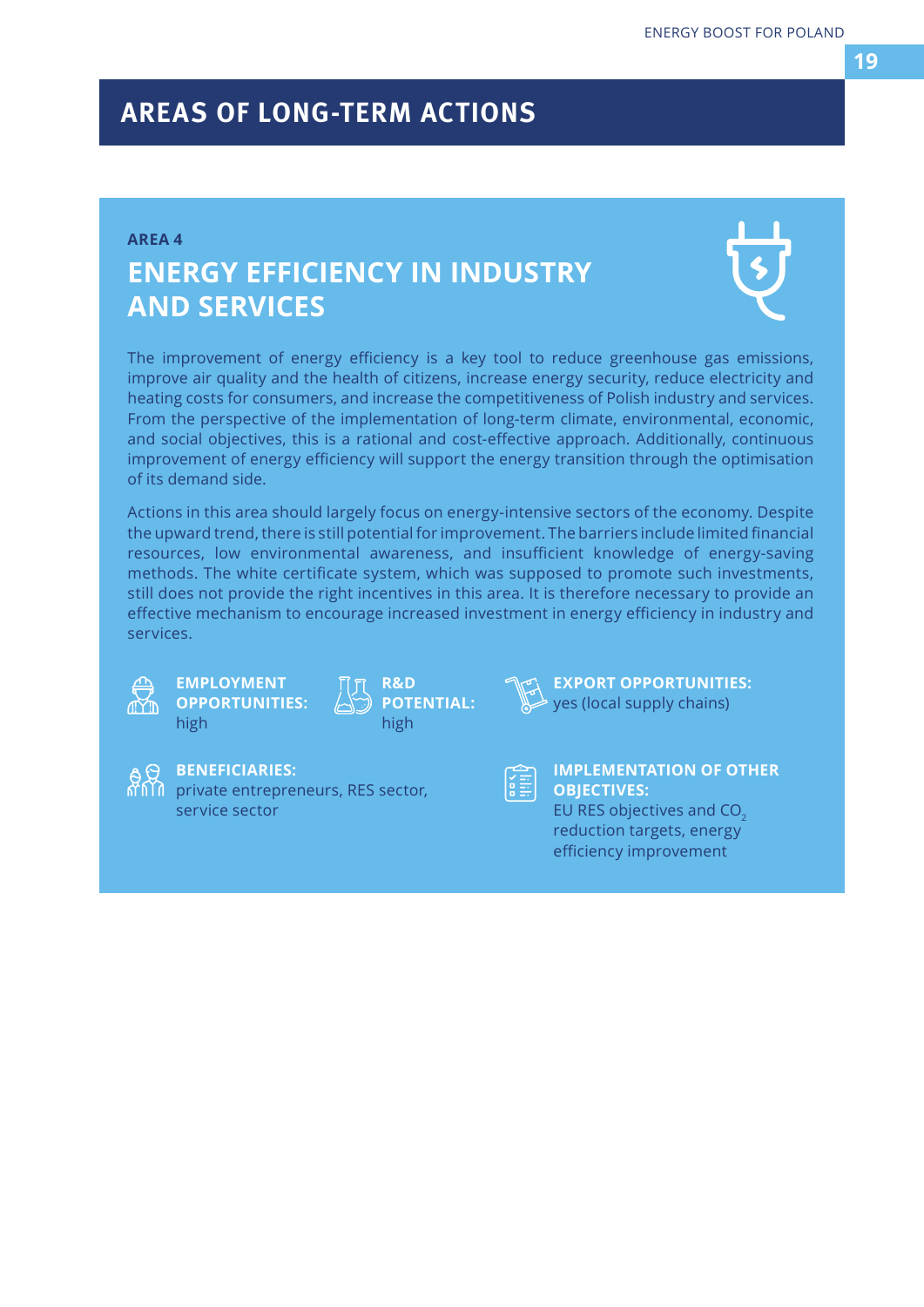### **AREA 5 RES SUPPORT SCHEME**



Over its five years of operation, the auction system has contributed to contracts of more than 5 GW of new RES capacity, which will generate electricity worth nearly PLN 37 billion (approx. EUR 8.4 billion) over the next 15-20 years. The existing anti-crisis packages have introduced a number of solutions supporting the implementation of those projects won at auction. However, without appropriate government actions, the development of additional investments will be radically limited. Therefore, it is necessary to extend the rules of support under the auction systems and FIP/FIT tariffs, which expire in 2021, as well as to create a multi-year auction schedule and to liberalise the 10H rule to allow for further development of onshore wind energy. Supporting stable development of photovoltaic and wind sources should be the norm, given their dominant role in the new energy reality.



**EMPLOYMENT OPPORTUNITIES:**  high

**BENEFICIARIES:** 

sector, RES sector

**M** private entrepreneurs, construction





**EXPORT OPPORTUNITIES:** yes (local supply chains)



#### **IMPLEMENTATION OF OTHER OBJECTIVES:**  EU RES objectives and CO<sub>2</sub> reduction targets

### **AREA 6**

## **UPSKILLING AND RESKILLING**

energy, construction, transport workers



An effective implementation of the energy transition is impossible without significant capital and labour inputs. Leading-edge technologies and their new applications create new jobs, but at the same time require the employees to acquire new competences and qualifications. In addition, in coal-dependent regions, more attention should be paid to attitudes towards climate change and sustainability. Well-designed labour market policies will play an important role in helping workers acquire the skills they need to become winners in the energy and economic transition.



**EMPLOYMENT OPPORTUNITIES:**  not applicable

**BENEFICIARIES:** 

and their households







**IMPLEMENTATION OF OTHER OBJECTIVES:**  labour market policy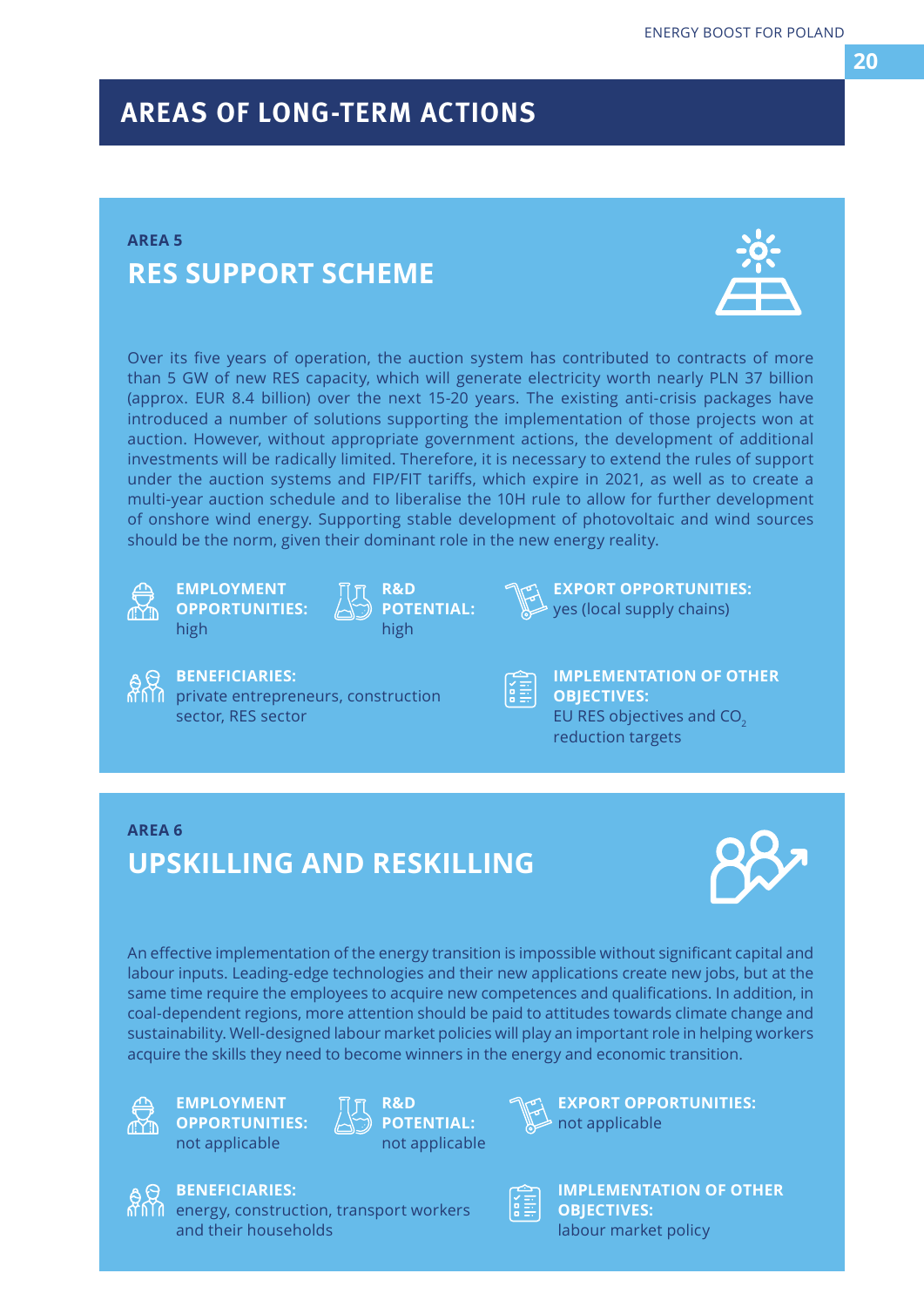### *FUNDING OF THE PACKAGE*

The fundamental advantage of the **ENERGY BOOST FOR POLAND** is the use of public, private, and European funds, which have been acquired or are planned to be used. There are many sources of financing, provided that the energy and heat markets in Poland are reformed so that they start to create the right price incentives. Moreover, we suggest preparing Poland to absorb EU funds in the new financial framework. Loans from the European Investment Bank (EIB) may also be an attractive source of financing. However, we see the most important role in a tool that has not been noticed and properly managed in Poland for years – i.e., funds from the European Emissions Trading Scheme (EU ETS).

A wide range of funds will flow from the Emissions Trading Scheme in 2021-2030. Assuming a CO<sub>2</sub> price of 30 EUR/t (and an exchange rate of 4.40 PLN/EUR), Poland will have at its disposal:

- $\cdot$  funds from the trade of CO<sub>2</sub> allowances 984 million allowances, approx. PLN 130 billion (approx. EUR 29.5 billion);
- Modernisation Fund 135 million allowances, min. PLN 17 billion (approx. EUR 3.9 billion);
- new special fund established after cancelling free allowances for the power industry 275 million allowances, min. PLN 36 billion (approx. EUR 8.2 billion).

The table below presents the available financial resources.

|                                     | Central budget | National Fund for<br>Environmental Protection<br>agement<br>and Water Man | Protection<br>Water Management<br>$f$ Or<br>Regional Funds<br>Environmental F<br>and Water Mana | Fund<br>Development<br>Polish | Local funds | National ETS revenues | EU 2021-2027 | Low-Emission Transport<br>Fund | Fund<br>Modernisation | Just Transition Fund | European Investment<br>Bank | Private funds |
|-------------------------------------|----------------|---------------------------------------------------------------------------|-------------------------------------------------------------------------------------------------|-------------------------------|-------------|-----------------------|--------------|--------------------------------|-----------------------|----------------------|-----------------------------|---------------|
| energy renovation of<br>buildings   | $\checkmark$   |                                                                           |                                                                                                 |                               |             |                       |              |                                | $\checkmark$          |                      |                             |               |
| clean and low-emission heat         |                | $\checkmark$                                                              |                                                                                                 |                               |             |                       |              |                                | $\checkmark$          |                      |                             |               |
| distributed power<br>generation     |                |                                                                           |                                                                                                 |                               |             | $\checkmark$          |              |                                |                       |                      |                             |               |
| smart grids                         |                | $\checkmark$                                                              |                                                                                                 |                               |             |                       |              |                                | $\checkmark$          |                      |                             |               |
| low-emission transport              |                | $\checkmark$                                                              |                                                                                                 | $\checkmark$                  |             | $\checkmark$          |              | $\checkmark$                   |                       |                      | $\checkmark$                |               |
| grid modernisation and<br>expansion |                |                                                                           |                                                                                                 |                               |             |                       |              |                                | $\checkmark$          |                      | $\checkmark$                |               |

**Joanna Maćkowiak-Pandera, PhD** President of Forum Energii, joanna.pandera@forum-energii.eu

**Marcin Ścigan**, Head of RES programme, marcin.scigan@forum-energii.eu

#### **CONTACT FORUM ENERGII POLISH CONFEDERATION LEWIATAN**

**Dorota Zawadzka-Stępniak**, Director of Energy and Climate Change Department, dzawadzka-stepniak@konfederacjalewiatan.pl

**Sonia Buchholtz, PhD**, Economic Expert, sbuchholtz@konfederacjalewiatan.pl